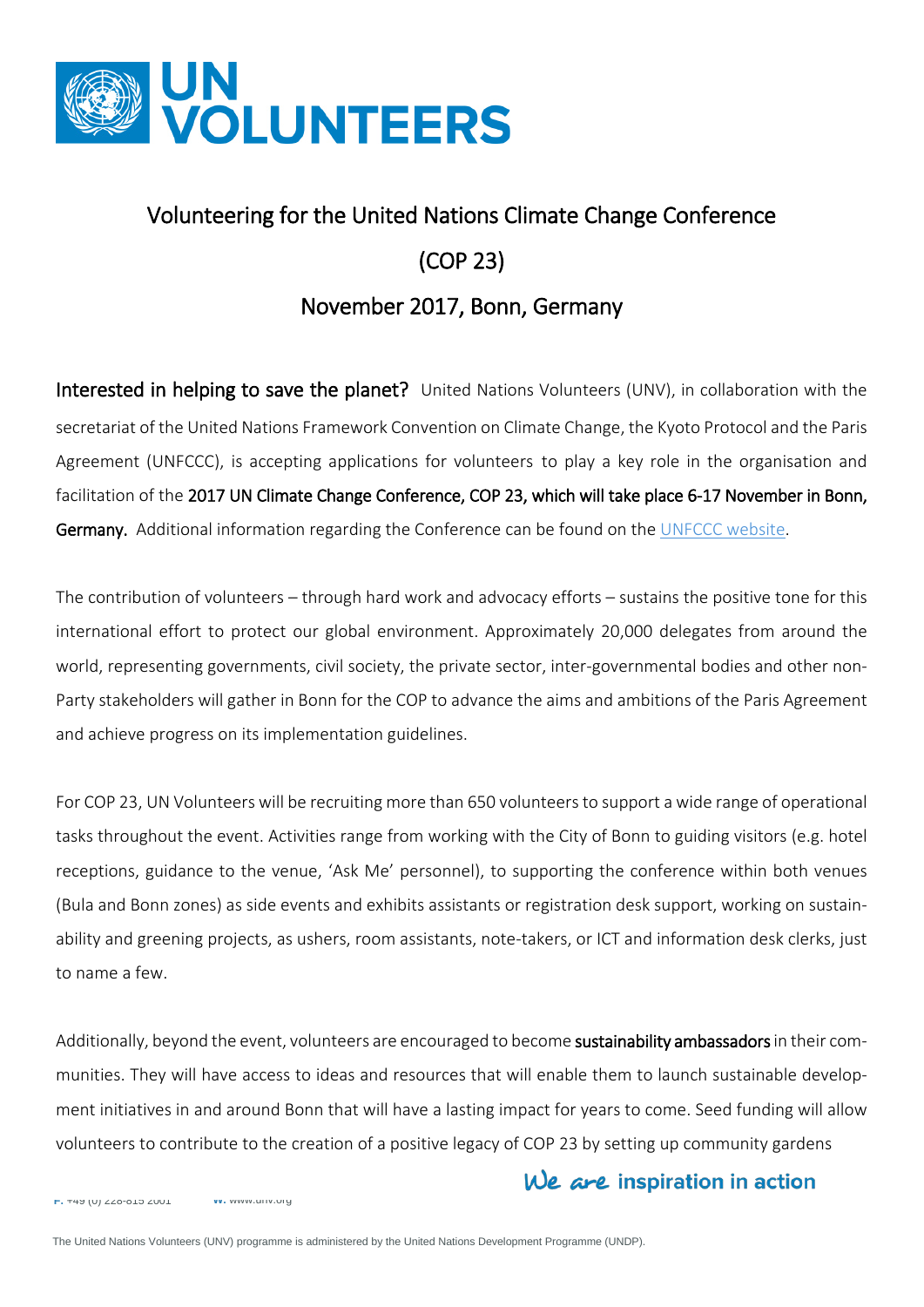

or recycling projects, for example, or any number of other local activities. We believe the COP will inspire creative ideas that are relevant to your own communities.

Volunteers will take part in targeted trainings designed to provide an understanding of the issues surrounding climate change, through discussions on "Transforming our World: the 2030 Agenda for Sustainable Development" and the Paris Agreement<sup>[1](#page-1-0)</sup>, as well as information about the vision and mandate for COP 23. Task-specific training will also be organised to empower volunteers to successfully carry out their work at the event. Representatives from UNFCCC, UNV, the Federal Foreign Office (AA), the Federal Ministry of the Environment, Nature Conservation and Nuclear Safety (BMUB), the Federal Ministry for Economic Cooperation and Development (BMZ), the City of Bonn, and other key contributors will participate as speakers throughout the training sessions.

#### What we are looking for:

Age: Candidates should be at least 18 years of age.

Educational background: Candidates with an academic or professional background related to sustainable development, international relations, law, business or public administration, environmental studies, social sciences or other specialised fields are especially encouraged to apply.

Language skills: Working knowledge of English is required. Working knowledge of another official United Nations language is an advantage. Working knowledge of German is an asset.

Professional knowledge and job-related skills: Candidates should have a demonstrated ability to work well as part of a team. They should also demonstrate tact and good judgement. Previous volunteering experience is an asset.

### Most importantly, candidates should be highly motivated and eager to contribute to climate action!

**T.** +49 (0) 228-815 2000 **F.** +49 (0) 228-815 2001

 $\overline{a}$ 

```
W. www.unv.org
```


The United Nations Volunteers (UNV) programme is administered by the United Nations Development Programme (UNDP).

**A.** Platz der Vereinten Nationen 1, 53113 Bonn, Germany

<span id="page-1-0"></span> $1$  The Paris Agreement is an agreement under the United Nations Framework Convention on Climate Change (UNFCCC) dealing with greenhouse gas emissions mitigation, adaptation and finance starting in 2020. The Paris Agreement's central aim is to strengthen the global response to the threat of climate change by keeping the global temperature rise well below 2 degrees Celsius above pre-industrial levels and to pursue efforts to limit the temperature increase even further to no more than 1.5 degrees Celsius. Additionally, the agreement aims to strengthen the ability of countries to deal with the impacts of climate change. To reach these ambitious goals, appropriate financial flows, a new technology framework and an enhanced capacity-building framework will be put in place, thus supporting action by developing and the most vulnerable countries, in line with their own national objectives. The agreement also provides for enhanced transparency of action and support through a more robust transparency framework.